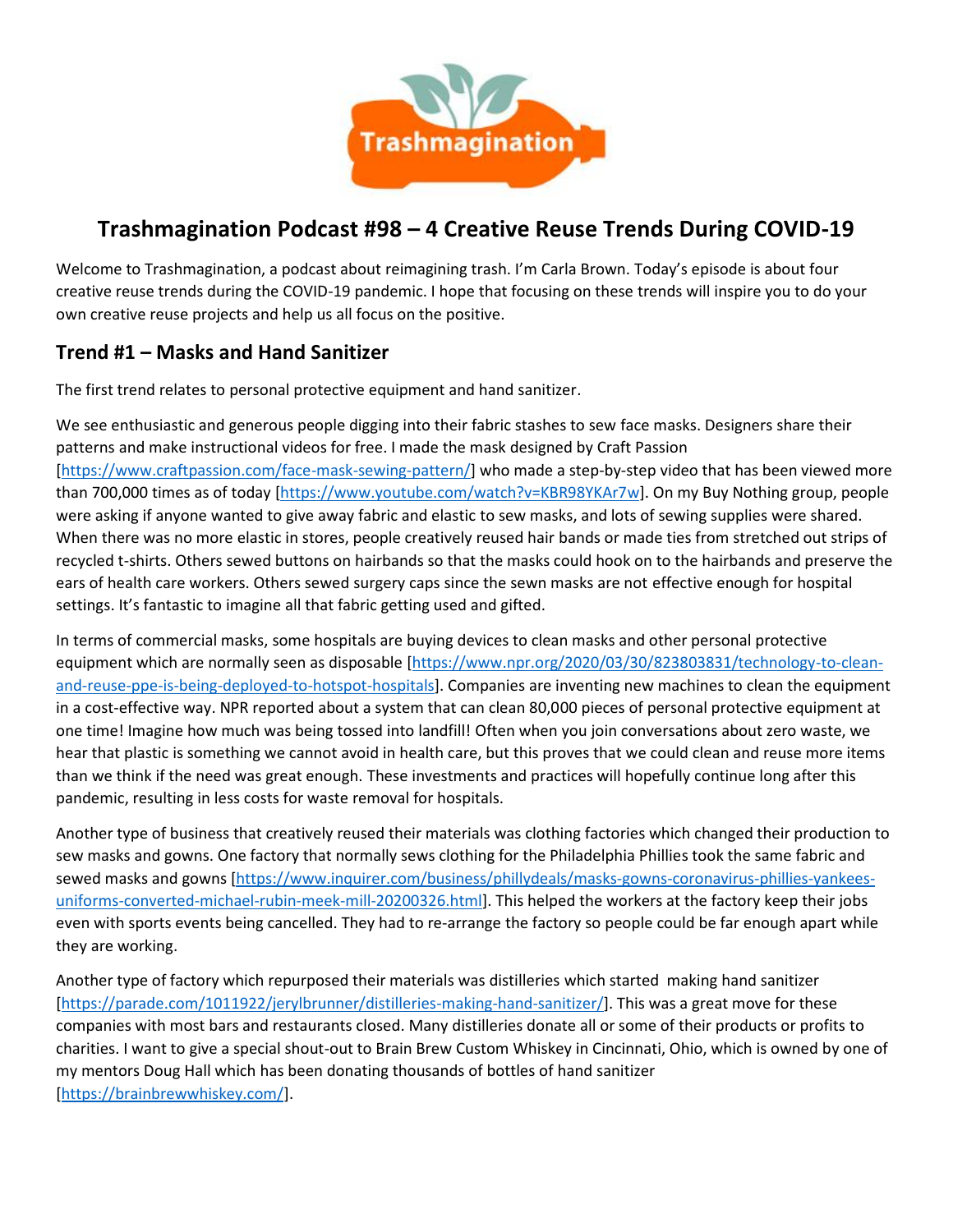#### **Trend #2 – Art Classes at Home**

The next creative reuse trend relates to the fact that students are now doing distance learning, and that includes art classes. I know people around the world are making art from recycled materials because my most recent podcast episode about toilet paper tubes has been downloaded at warp speed! It is already my 6<sup>th</sup> most popular episodes of all time and this is my  $98<sup>th</sup>$  episode, so that is impressive.

Art teachers are having to think about making art with materials that their students have at home. They cannot assume students will have paint, clay or other art materials. This means they often ask the students to make art with materials that would normally be thrown away or recycled.

I listen to the podcast Everyday Art Room hosted by Nic Hahn, and recent episodes have been about how art teachers are adjusting to this new reality [https://theartofeducation.edu/everydayartroom/]. In her April 9 episode, she talked about how she is now offering more choices in her assignments, which is a great educational technique but it's also a necessity because some students might have one material but not another. For example my son was doing a science experiment and he had to use either paper towel or coffee filters. Offering two possible material options means more students are likely able to do the work.

The art teacher Cassie Stephens has been offering free art classes every week day which involve a lot of creative reuse [https://cassiestephens.blogspot.com/]. She has been having theme weeks such as Pirates or Dinosaurs. The materials she uses most often are cardboard boxes and dough made from three simple ingredients – flour, salt and water.

Another fun creative reuse activity was initiated by a number of art museums around the world including the Rijksmuseum [RIKES-museum] and the Getty Museum. They asked people to re-create famous paintings with objects that they had at home [https://www.instagram.com/tussenkunstenquarantaine/]. This is a great way to get people to engage with famous art and to really look at the details in the art.

 Getty Museum examples - https://blogs.getty.edu/iris/getty-artworks-recreated-with-household-items-by creative-geniuses-the-world-over/

#### **Trend #3 – Crafts that Use Up Materials**

The next creative reuse trend is that artists are making crafts that use up materials. For example, Arounna Khounnoraj from Bookhou shared a pillow that she punch-needled with many scraps of wool and recycled clothing [https://www.instagram.com/p/B\_AUgk\_jr4j/]. She wrote "Using up remnants is something I enjoy doing. It limits your material choices because you can only use what you have on hand and allows you to focus while trying out something different." That's a great summary of creative reuse and I hope her beautiful work inspires others to use up their materials. Arounna also makes bags from fabric scraps, often from fabric that she hand-printed herself. She just released a free pattern for a project bag that uses up fabric remnants [https://www.lovecrafts.com/en-us/c/article/patch-projectbag-tutorial] which I will link in the show notes.

When you know that you can't run to the store to get supplies, it impacts how you design your art. When people have limited materials, the work tends to be a mix of patterns rather than a repeating pattern which risks running out of a certain color or material by the end. This is most evident in something like a crazy quilt, where the makers had different amounts of each fabric type. There is more scrap quilting or improv quilting. Maybe instead of knitting a huge sweater, people will knit socks to use up what they have. My sister sewed socks from my grandmother's yarn scraps. She carefully used half of each ball for a stripe in each sock so the socks would match.

People are finishing craft projects that they had stashed in a drawer. Deanne Fitzpatrick is one of the most famous rug hooking artists in the world and she's from my home province of Newfoundland, now living in Nova Scotia. She just made a video about finishing hooked rugs that have been way back in the drawer [https://hookingrugs.com/blogs/woolcake2/how-to-add-new-life-to-an-old-unfinished-rug-hooking-project]. She demonstrated how she takes out elements and then gets inspired to put new ones in. She noted that you are not the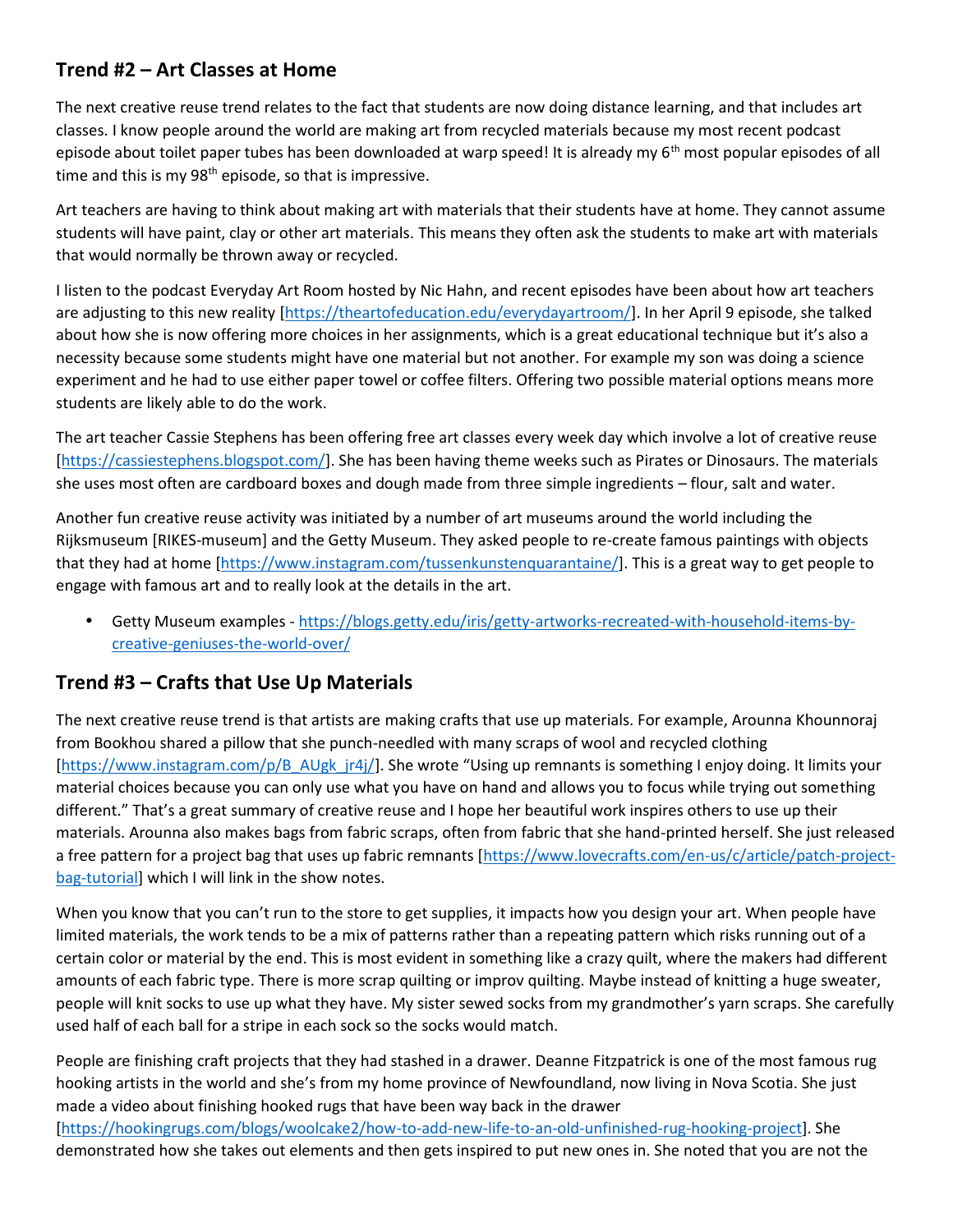same person you were when you started that craft, but it is often possible to adjust a half-finished piece of work to make it fit your current tastes and skills. She advises you to look at the materials that inspire you now rather than trying to remember how you felt when you first started the project.

#### **Trend #4 – Home Cooking and Baking**

The last creative reuse trend during this pandemic relates to home cooking and baking. There are many popular hashtags related to this trend such as #coronacooking, #quarantinecuisine, #pandemicpantry or #covidkitchen where people share meal ideas from items with a long shelf-life or from the freezer that many people might have at home. There is no flour or yeast in the stores because people are baking so much, and that is a good thing because that means those items are not being purchased in plastic bags. People are figuring out how to make sourdough since there is no yeast. Recipes that creatively reuse leftovers and stale food are increasing in popularity such as banana bread, fried rice and bread pudding. Here are recipes that are popular in our house to use up food that is close to expiring:

- Chicken soup this is a great way to use up just about any vegetable
- Jam muffins I put a scoop of jam inside the muffin before I bake it this uses up jam that is close to expiring
- Apple crisp this uses up apples that might have brown spots
- Tapioca this uses up milk that is close to expiration

The blog Mama Pappa Bubba makes fruit sauce which she freezes in little glass jars, and then pulls them out in the morning for her kids to have a healthy snack during the day [https://mamapapabubba.com/2020/02/22/homemadefruit-sauce/]. This is a great way to use up aging fruit.

This is a great time to pull items from the back of the cupboard and Google recipes to use everything up. I had a bag of farro from a recipe a long time ago, and I Googled "Best Farro Salad." Now that's one less bag in my cupboard.

Hopefully after the pandemic, people will take the skills that they are learning such as meal planning and home cooking and will be able to use them to reduce the amount of trash that we generate from buying take-out and processed foods.

### **How Can We Keep Doing Creative Reuse after Social Distancing?**

So it is my bias to see creative reuse everywhere I look, but I think we can agree that these activities show tremendous ingenuity. What can we learn from this time so that we keep doing creative reuse once social distancing is over? It seems like there are three ingredients to creative reuse, which are time, boredom and a need that cannot be fulfilled by the market. The needs that people are fulfilling through creative reuse are safety from germs, engaging and educating children and seeking comfort in uncertainty. And those are goals that we should have all the time.

While some businesses are doing creative reuse as a way to survive this economic situation, I hope more businesses will follow their example. An economy built on creative reuse is a sustainable economy. And with so many people losing their jobs and changing their consumption habits, it will take creative ideas to ensure people find jobs after this is over.

A few months ago, I did an episode about doing community service through creative reuse. Studies show that when we do things for others, it benefits the givers as much as the recipients. It can be a huge source of joy when we are being told to stay home and to stop doing our normal volunteer activities. Doing creative reuse right now can give meaning at a time when it feels like many things have lost meaning.

In "normal" times, the energy that we might put towards creative reuse is often spent shopping. Instead of looking around our homes to find something that would work, we head to the store – both for the item but also for a little shopping therapy. I hope people stop relying on shopping therapy in the future, and instead get better at using up what they have. For example, instead of buying a new game, we have been designing scavenger hunts for our Zoom calls based on items that people typically have at home. Or people have been sharing games and puzzles instead of buying new ones. Hopefully this only increases the sharing economy.